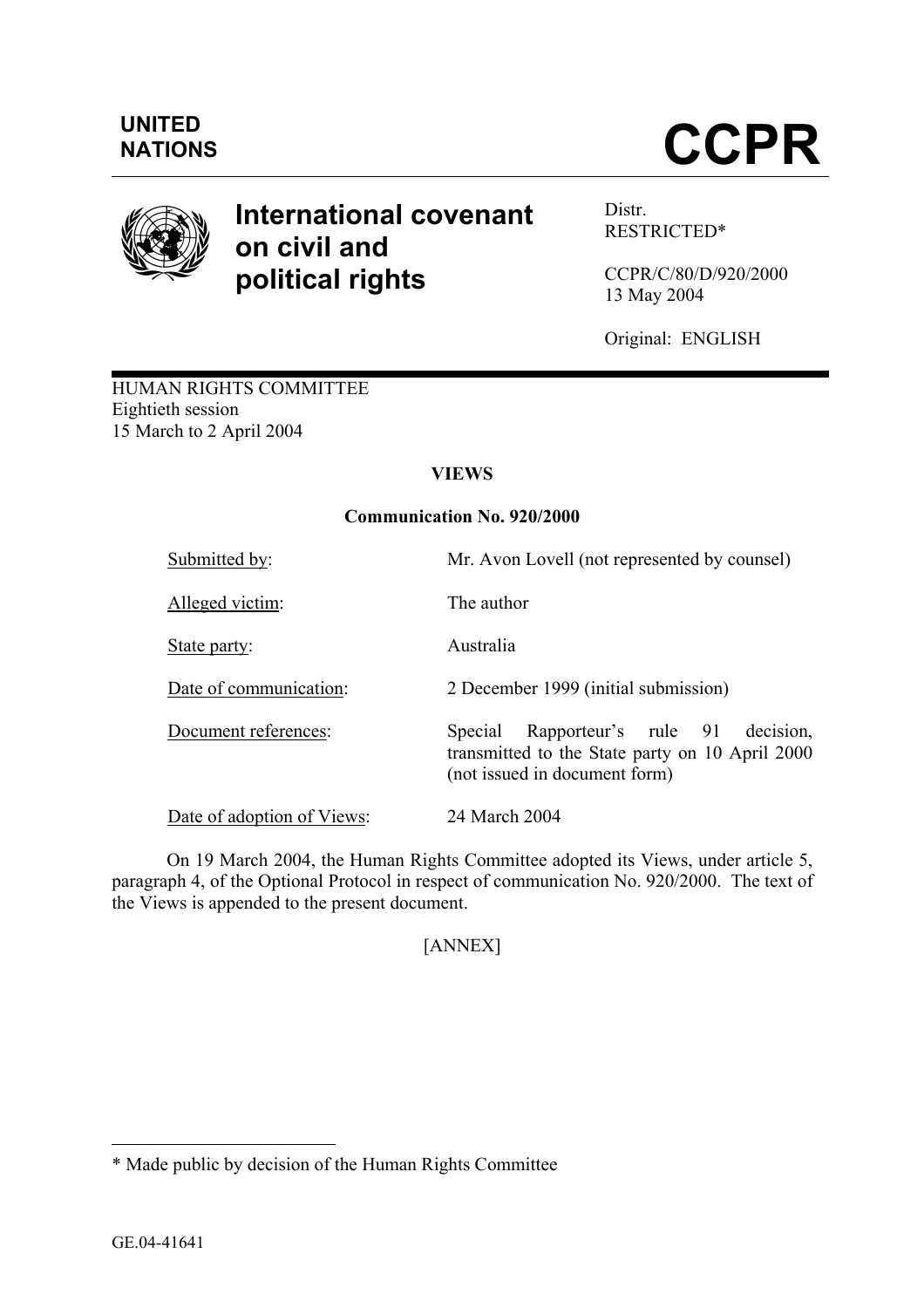## **ANNEX**

Views of the Human Rights Committee under article 5, paragraph 4, of the Optional Protocol to the International Covenant on Civil and Political rights

Eightieth session

concerning

### **Communication No. 920/200[0\\*\\*](#page-1-0)**

| Submitted by:          | Mr. Avon Lovell (not represented by counsel) |
|------------------------|----------------------------------------------|
| Alleged victim:        | The author                                   |
| <u>State party:</u>    | Australia                                    |
| Date of communication: | 2 December 1999 (initial submission)         |

The Human Rights Committee, established under article 28 of the International Covenant on Civil and Political Rights,

Meeting on 24 March 2003,

Having concluded its consideration of communication No. 920/2000, submitted to the Human Rights Committee by Mr. Avon Lovell under the Optional Protocol to the International Covenant on Civil and Political Rights,

Having taken into account all written information made available to it by the author of the communication, and the State party,

Adopts the following:

 $\overline{a}$ 

<span id="page-1-0"></span><sup>\*\*</sup> The following members of the Committee participated in the examination of the present communication: Mr. Abdelfattah Amor, Mr. Nisuke Ando, Mr. Prafullachandra Natwarlal Bhagwati, Mr. Alfredo Castillero Hoyos, Mr. Franco Depasquale, Mr. Maurice Glèlè Ahanhanzo, Mr. Walter Kälin, Mr. Ahmed Tawfik Khalil, Mr. Rafael Rivas Posada, Sir Nigel Rodley, Mr. Martin Scheinin, Mr. Hipólito Solari Yrigoyen, Mr. Roman Wieruszewski and Mr. Maxwell Yalden.

Under rule 85 of the Committee's rules of procedure, Mr. Ivan Shearer did not participate in the examination of the case.

A dissenting opinion signed by Committee member Mr. Hipólito Solari Yrigoyen, is appended to the present document.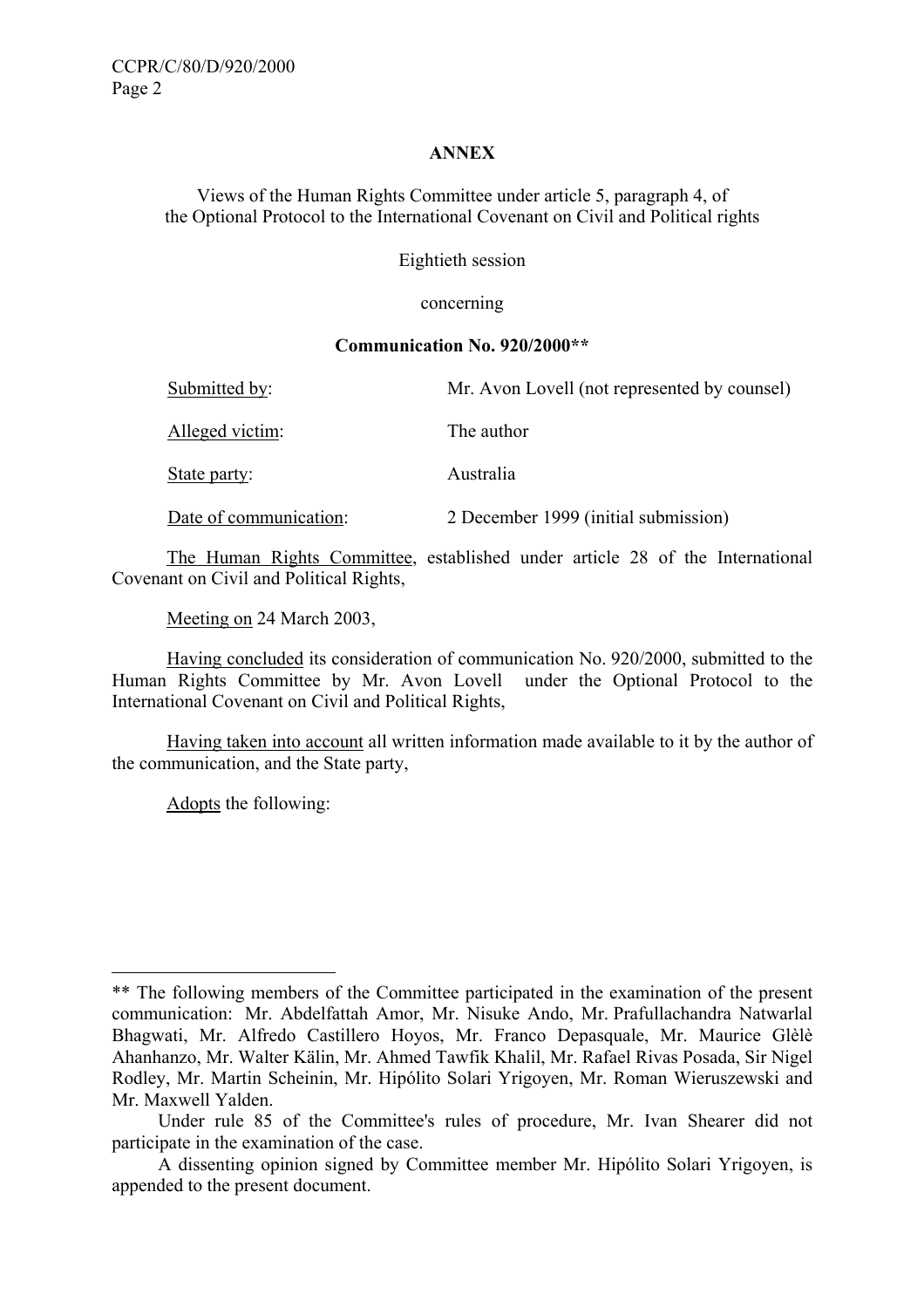## **Views under article 5, paragraph 4, of the Optional Protocol**

1. The author of the communication dated 21 December 1999, is Avon Lovell, an Australian citizen, currently residing in Greenwood, Western Australia. He claims to be a victim of violations by Australia<sup>[1](#page-2-0)</sup> of article 14, paragraphs 1 and 5, and article 19 of the International Covenant on Civil and Political Rights (the Covenant). He is not represented by counsel.

## **The facts as submitted by the author**

2.1 The author was retained as an industrial advocate by a trade union, the Communications, Electrical, Energy, Information, Postal, Plumbing and Allied Workers' Union of Australia, Engineering and Electric Division, Western Australia Branch (CEPU), when it became involved in industrial action against Hamersley Iron PTY Ltd (Hamersley) in 1992. Hamersley, represented by the law firm Freehill, Hollingdale and Page (Freehill), commenced civil proceedings in the Supreme Court of Western Australia against the CEPU and a number of its officials, seeking injunctions and compensatory damages on a number of grounds. During these proceedings, Hamersley was required to make available for discovery by the CEPU and its officials all relevant documents for which privilege could not be claimed. These documents were obtained and inspected by the author and the CEPU. Included in these documents were five documents, in relation to which Hamersley alleged that the author and the CEPU, by revealing their contents publicly in a radio interview, in newspaper articles and in a series of briefings prepared for distribution to members of the CEPU and other unions, and by using them contrary to the rules of discovery, had committed contempt of court.

2.2 On 22 May 1998, the author and the CEPU were convicted at first instance in the Full Court of the Supreme Court of Western Australia (three judges) on two accounts of contempt of court. The first was the misuse of the five discovered documents, in that the author had used them contrary to the implied undertaking not to use discovered documents which had been obtained from the other party in the civil action in the process of discovery, or to communicate their contents other than for the purposes of the litigation for which the documents were discovered. The second was the interference with due administration of justice, in that the author's conduct, by disclosing the contents of the discovered documents, was intended and placed improper pressure on Hamersley, in regard to the main proceedings, it invited public prejudgement of the issues, and had the tendency to frighten off potential witnesses.

2.3 The author's defence with regard to the first contempt charge, had been, inter alia, that the documents in question, once referred to in open court, had become part of the public domain and there was no limitation any longer on their use; that Hamersley, by responding to the allegations made by the author in reliance on material contained in the discovered documents, had waived its right to confidentiality of the discovered documents; and that publication and use of the documents was consistent with his freedom of political communication protected by the Australian Constitution. On 22 July 1998, the Court fined the author AUD\$40,000 (plus costs), and the union AUD\$55,000 (plus costs).

<span id="page-2-0"></span> $\overline{a}$ <sup>1</sup> The Optional Protocol entered into force for Australia on 25 December 1991 on accession.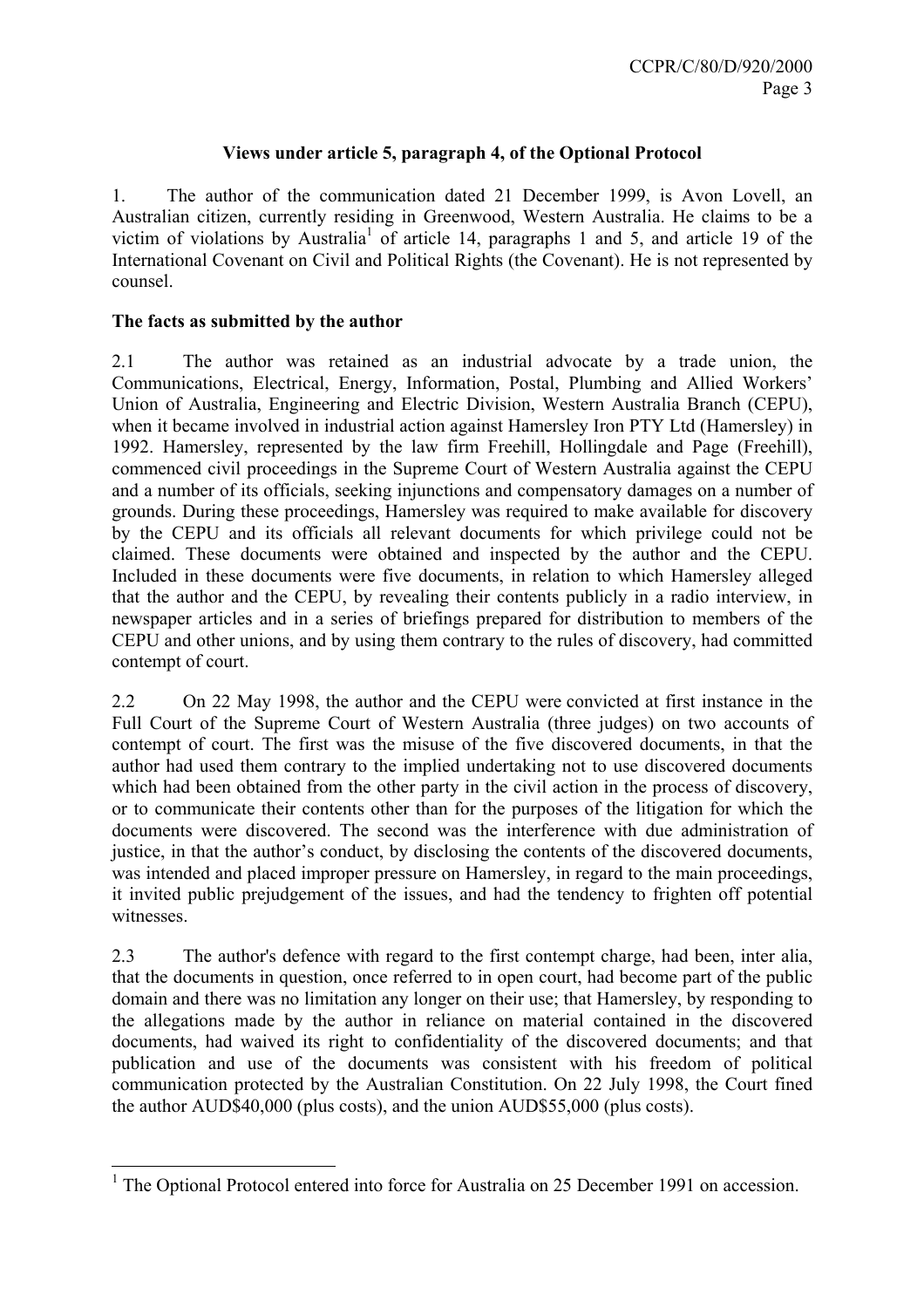2.4 The author subsequently sought Special Leave to Appeal to the High Court of Australia, on the following grounds:

a) that the Supreme Court of Western Australia had erred in law by not holding that a reference to discovered documents in open court removed the implied undertaking not to use such documents for purposes extraneous to the litigation;

b) that the Court should have held that the common law of Western Australia with respect to the use of discovered documents, is consistent with Federal Court Rules and with English Rules;

c) that in respect of the second contempt charge, the publications did not have any real potential to prejudice or embarrass the trial of any pending cause or action, or to interfere with or impair, the capacity of any court to administer fair and impartial justice;

d) that the Court had erred in not holding that the freedom of political communication took priority over the law of contempt;

e) that the fines imposed were manifestly excessive.

2.5 On 29 October 1999, the author was denied Special Leave to Appeal to the High Court of Australia. His application was dismissed on two grounds; first, that there was no sufficient reason to doubt the correctness of the decision of the Full Supreme Court; and secondly, that the case was not considered a suitable vehicle for determining the question of principle sought to be agitated by the applicants because it appeared unlikely that a decision of an appeal would require a determination of that issue. With this, the author claims to have exhausted all domestic remedies.

## **The complaint**

3.1 The author claims that his right to a fair trial under article 14, paragraph 1, was violated. He claims that one of the judges on the Supreme Court of Western Australia raised at least an appearance of bias, as he had previously, as a lawyer, conducted extensive defamation litigations against the author relating to a book that he had written. He was also a former partner of the law firm prosecuting the contempt charge against the author.

3.2 The author also alleges a violation of article 14, paragraph 1, in that the prosecution, referring to Hamersley which initiated the contempt proceedings, was under no duty to act impartially or provide exculpatory evidence, and had a vested interest in obtaining a conviction.

3.3 Furthermore, the author alleges that his right to an appeal, under article 14, paragraph 5, has been violated, arguing that an application for Special Leave to Appeal is not a full appeal, as it deals only with "special leave issues", rather than the grounds of appeal themselves. Furthermore, Special Leave to Appeal is subject to certain conditions, such as public interest or discrete questions of law. His special leave hearing lasted a mere 20 minutes. Accordingly, he maintains that he is left without effective redress against the first instance conviction.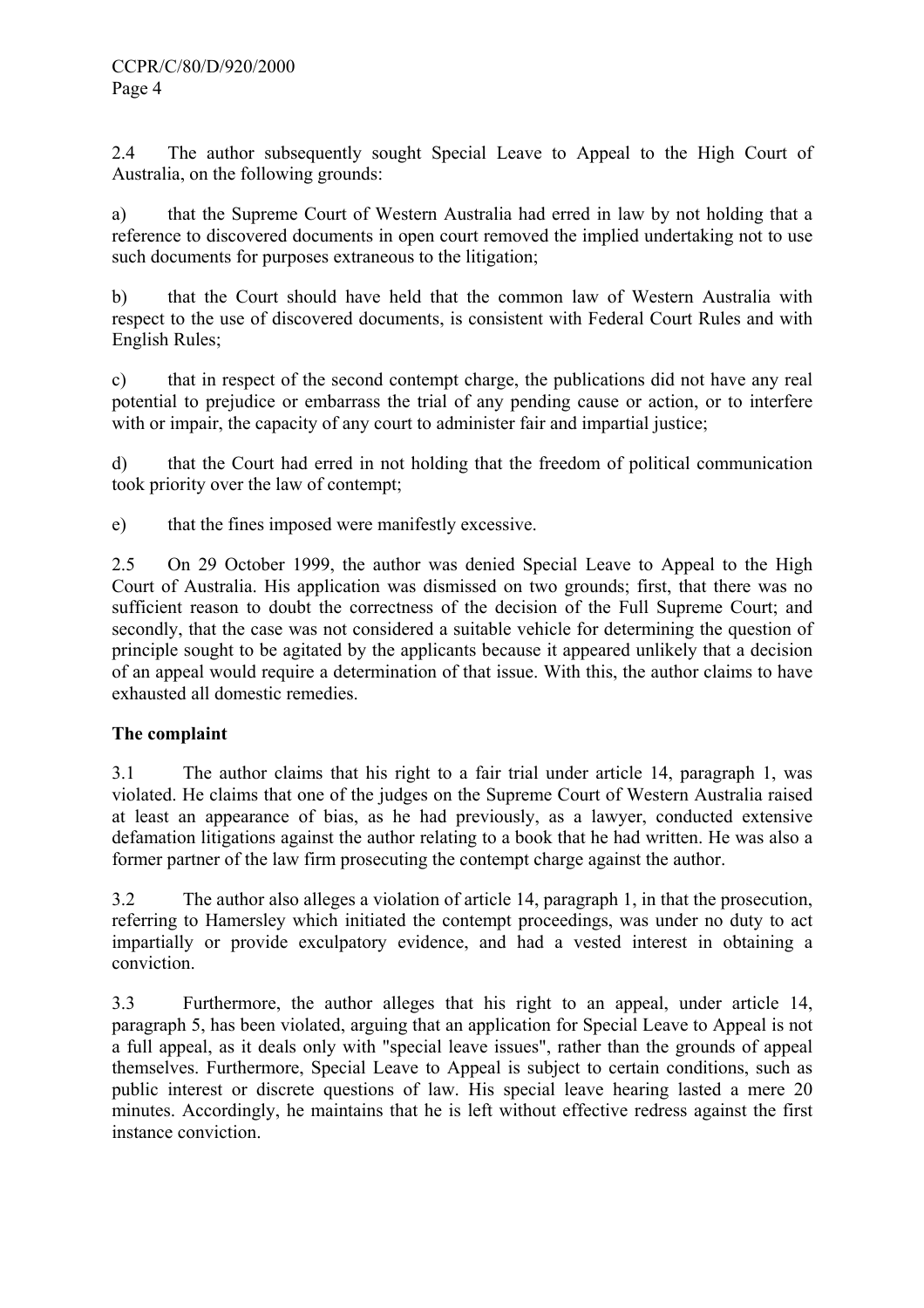3.4 Finally, the author contends that his conviction for contempt has prevented him from exercising, as a journalist, his rights under article 19 of the Covenant, in that he was convicted and fined for publishing documents that had been referred to in an open court. In this context, he refers to the alteration of the English Supreme Court Rules following the so called "Harman case" in the United Kingdom, which is mirrored in the Federal Court jurisdiction in Australia and in the States of New South Wales and South Australia, and which implies that documents that have been read to or by an open court in open public session have ceased to be protected by an implied undertaking not to use them.

## **The State party's submission on the admissibility and merits of the communication**

4.1 By note verbale of 10 October 2000, the State party made its submission on the admissibility and merits of the communication. It submits that the author's claims under article 14, paragraph 1, should be declared inadmissible for non-exhaustion of domestic remedies, since he failed to raise the question of impartiality before domestic courts, and for failure to substantiate his claim in that he does not allege or disclose evidence of actual bias on the part of Justice Anderson, and that his allegation of an absence of duty on the opposing party to act in a particular way does not come within the terms of article 14, paragraph 1.

4.2 With regard to the author's claim that his right to review by a higher tribunal was infringed by the High Court's refusal to grant Special Leave to Appeal, the State party submits that the author has failed to substantiate his claim, that it is incompatible with the Covenant, and, in the alternative, with regard to the second charge of contempt, that he has not exhausted domestic remedies. This claim should therefore also be declared inadmissible.

4.3 Furthermore, the State party submits that the author has failed to substantiate his claim that the law of contempt was used to prevent him from exercising his rights under article 19 of the Covenant. In the alternative, should the Committee consider the author's allegations admissible, it submits that each of the claims should be dismissed as unmeritorious, since the author has failed to submit evidence to substantiate his claims.

## **The author's claim under article 14, paragraph 1**

4.4 The State party submits that the author advances two allegations under article 14, paragraph 1, of the Covenant; first that he did not receive a hearing by an impartial tribunal<sup>2</sup>, and second, that in the circumstances of the case where the opposing party was not required to act impartially or divulge exculpatory material, he did not receive a fair hearing.

## **The author's claim that he did not receive a hearing by an impartial tribunal**

4.5 With regard to the allegation that the author did not receive a hearing by an impartial tribunal because one of the judges on the Full Supreme Court had been a former adversary and a member of the law firm responsible for prosecuting the contempt charge, the State

<span id="page-4-0"></span> 2 See , Communication No. 387/1989, *Karttunen v. Finland,* Views adopted on 23 October 1992, and judgments of the European Court of Human Rights in Case No. 8692/79, *Piersack v. Belgium*, adopted on 1 October 1982, Case No. 9186/80, *De Cubber v. Belgium*, adopted on 26 October 1984, and Case No. 10486/83, *Hauschildt v. Denmark*, adopted on 24 May 1989.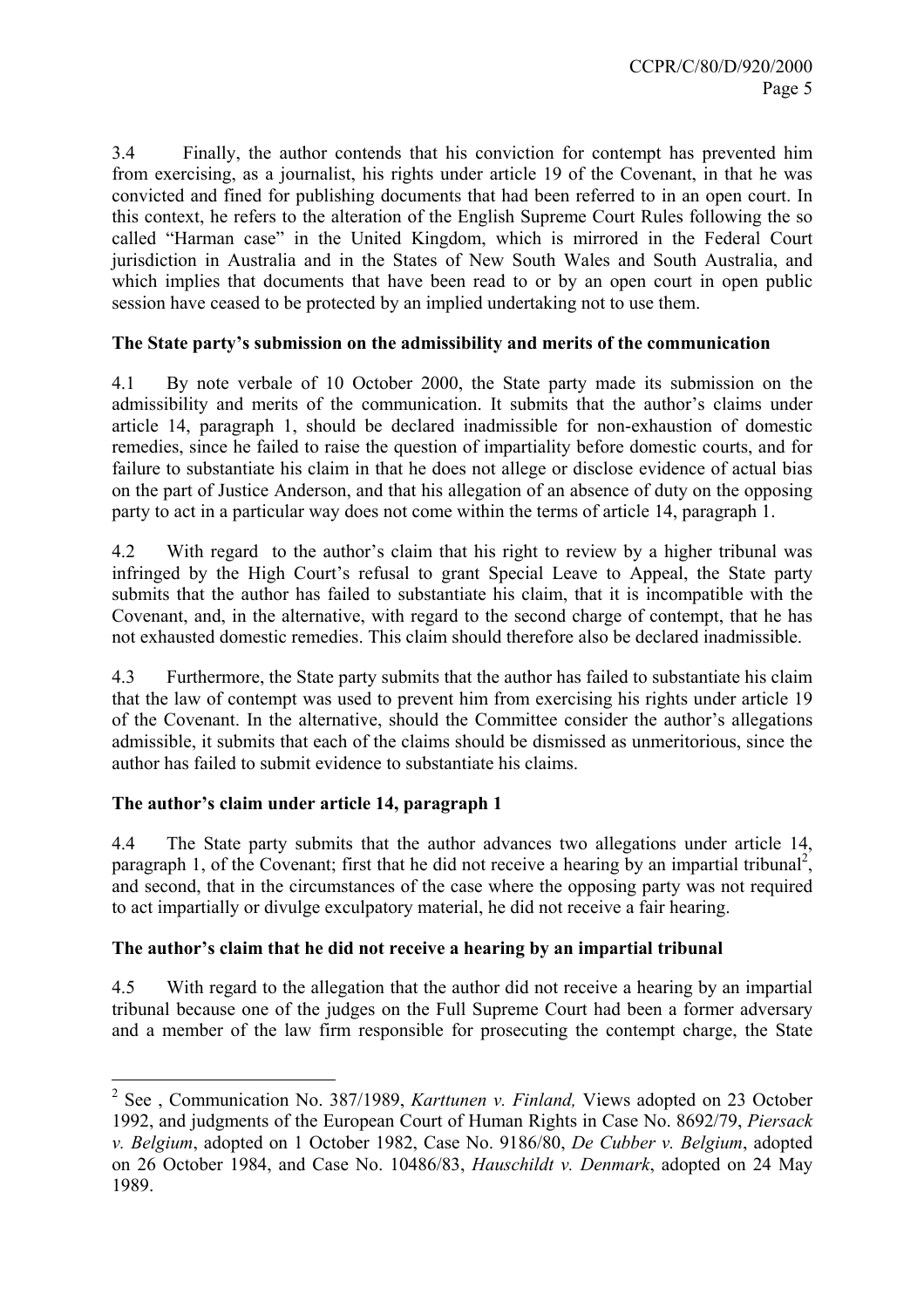party submits that the author failed to raise this claim before the domestic courts, and that it should be declared inadmissible under article 5, paragraph 2 b) of the Covenant<sup>[3](#page-5-0)</sup>.

4.6 Since the author 's allegation of impartiality is based on the presence of Justice Anderson on the bench of the Full Supreme Court, it is clear that the author knew that Justice Anderson was on the bench before the commencement of the trial. The State party submits that there have been three discrete instances of failure to exhaust domestic remedies. First, the author did not apply to have Justice Anderson excuse himself, or to the Full Supreme Court to disqualify Justice Anderson, at any time before or during the hearing of his contempt charges. To the extent that the author allowed the hearing to proceed after becoming aware of this information, he may also be seen as having implicitly accepted that no issue of bias arose.

4.7 Secondly, the author failed to apply to the Full Supreme Court for a review or a reopening of the case after the decision in his case was delivered, on the ground that the decision was impugnable because of Justice Anderson's participation in the deliberations.

4.8 Finally, the author failed to apply to the High Court for a review and/or setting aside of the decision of the Full Supreme Court on the basis of Justice Anderson's participation. The State party notes that the author was represented by experienced senior counsel in the proceedings before the High Court, and that his failure to raise the question of the impartiality of Justice Anderson is demonstrative of a failure to exhaust available domestic remedies.

4.9 In the alternative, the State party submits that the communication should be declared inadmissible for non-substantiation under article 2 of the Optional Protocol, since the author submitted insufficient evidence that would constitute a *primae facie* case. In respect of the first claim of bias, that is that Justice Anderson was a party to the case or had disqualifying interest therein, the State party submits that although Justice Anderson had 16 years earlier been a member of the law firm representing Hamersley in the contempt proceedings, the author has not submitted any allegation or evidence that he had any relationship or disqualifying interest with Hamersley.

4.10 In respect of the second claim of bias, that is where circumstances would lead a reasonable observer, to reasonably claim bias, in this case based on the fact that Justice Anderson, had previously been involved in litigation against the author and that he had previously been a member of the firm involved in contempt litigation against the author, it submits that the communication discloses no evidence of partiality. The alleged involvement of Justice Anderson in litigation against the author is not sufficiently particularised to enable identification of the alleged specific action or actions.

4.11 If the Committee considers the claim of impartiality admissible, the State party submits that it should be dismissed as unmeritorious, since the author has not submitted allegations or evidence of actual bias on the part of Justice Anderson. The State party repeats that the firm of which Justice Anderson had been a member cannot properly be seen as a party to the author's case. In any case, Justice Anderson had no connection with that firm for

<span id="page-5-0"></span> 3 See Communication No. 593/1994, *Holland v. Ireland*, Views adopted on 25 October 1996, paragraph 9, 3, and Communication No. 661/1995, *Triboulet v. France*, adopted on 29 July 1997, paragraph 6.2.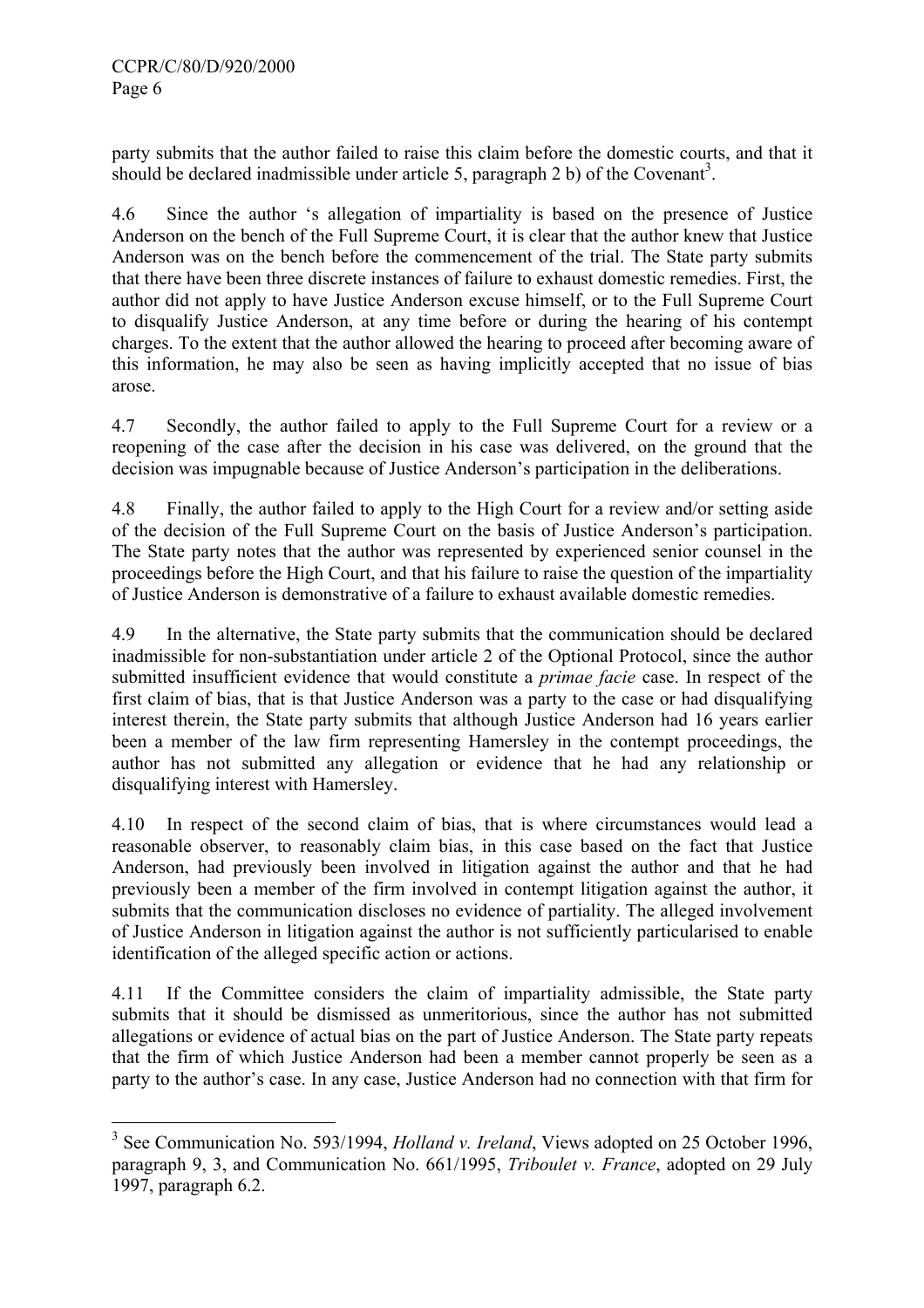16 years, so that he could not be seen to be sharing an interest with it. It submits that it is highly probable that Justice Anderson, a member of the bar, had been retained on numerous occasions both for and against his former firm (one of Australia's largest firms), and that, while sitting as a judge of the Supreme Court of Western Australia, had heard many cases in which his former firm had played a role. It notes that the author has not displayed any indication of partiality towards his former firm, or that he retains a commonality of interest with the firm. The State party also emphasizes that it is common practice in Australia to appoint judges whose background includes extensive private legal practice, and it is therefore normal that judges will have an extensive history of involvement in litigation with a range of clients and a number of private legal firms.

4.12 The State party submits further that the author has not presented evidence sufficient to establish that any reasonable observer would reasonably doubt the partiality of Justice Anderson, given the presumption that a judge is able to bring an unprejudiced mind to each case. Further, even if a reasonable observer might entertain reasonable doubts as to the impartiality of Justice Anderson, this should not necessarily lead to the conclusion that the author's hearing was unfair. It refers to the jurisprudence of the European Court of Human Rights<sup>[4](#page-6-0)</sup>, which has held that it is necessary to look at the whole of the proceedings to determine the fairness of a trial and has noted that an apprehension of partiality in respect of one member of a tribunal might be counterbalanced by other members of the tribunal whose impartiality is not in question. The State party notes that the author made no allegation of bias against the two other justices of the Full Supreme Court.

## **The author's claim that the prosecutor was not required to act impartially or provide exculpatory evidence**

4.13 In respect of the author's claim that although he was subjected to criminal proceedings, there was no duty on the prosecutor - that being the firm bringing the application for the finding of contempt against him - to act impartially or to provide exculpatory evidence, the State party submits that the author misunderstood the nature of the proceedings against him. First, the firm of solicitors did not act as prosecutors against the author, but as solicitors claiming, on behalf of their client, that his rights to the confidentiality of material disclosed by discovery for the purposes of court proceedings and to a fair trial of the main proceedings, had been infringed by the author. Secondly, it submits that the author is only partly correct in saying that the contempt arose from civil matters, since the while the contempt of misuse of documents was civil contempt; the interference with the due administration of justice gave rise to criminal contempt. However, the differences between civil and criminal contempt has limited relevance in terms of procedure under Australian law, since all proceedings for contempt are criminal in nature and must be proven beyond reasonable doubt. The State party submits that the author's communication is misconceived in that he is complaining that he has not been afforded the benefit of a higher degree of proof.

4.14 The State party submits that the author has failed to exhaust domestic remedies, since he did not bring this claim before any domestic tribunal, and that in particular he could have raised it before the Full Supreme Court of Western Australia or the High Court of Australia.

<span id="page-6-0"></span><sup>&</sup>lt;sup>4</sup> See judgment of the European Court of Human Rights in Cases Nos 6878/75 and 7238/75, *Le Compte, Van Leuven and De Meyere v. Belgium*, adopted on 23 June 1981, paragraph 58.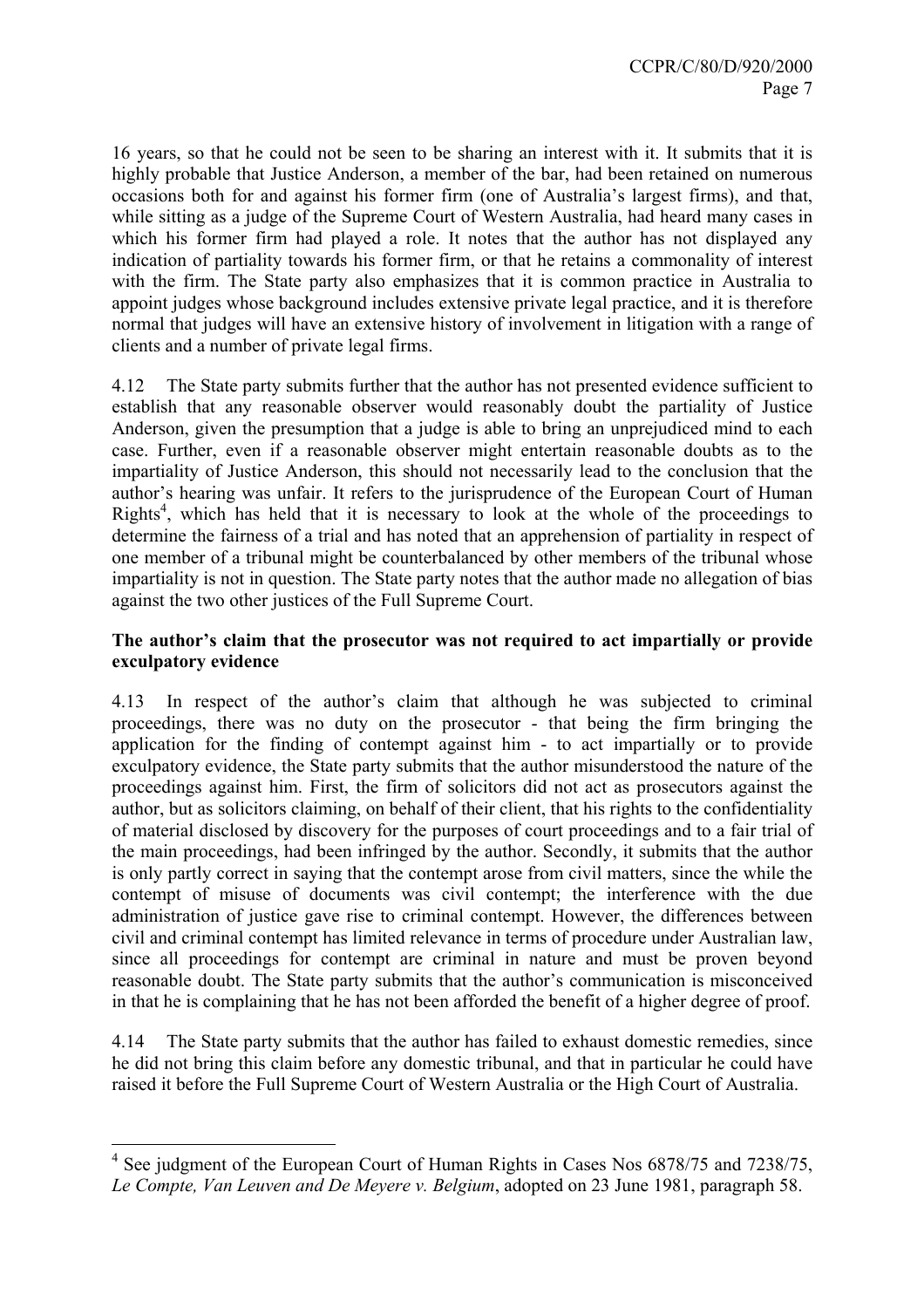4.15 It further considers that the author's allegation that his hearing was unfair because there was no duty on the opposing party to act impartially or to hand over exculpatory material does not fall readily within any of the minimum guarantees in article 14, paragraph 3. The allegations of unfairness resulting from restricted access to documents held by prosecuting authorities have been made in other cases under article 14, paragraph 3 b) relating to the requirement of adequate facilities for the preparation of the defence, and refers to the Committee's decision in  $\overline{O.F.}$  v. Norway<sup>[5](#page-7-0)</sup>. However, the author makes no allegation that documents were withheld from him, only that the opposing party had no duty to hand over documents that might have existed and might have been exculpatory. As article 14 does not give an absolute right of access to materials in the hands of the other party, and since, consequently, it does not impose a duty upon States parties to the Covenant to ensure that there is a duty for litigants correlative to this right, the State party submits that the author's allegation is incompatible with any of the rights recognised by the Covenant and should be declared inadmissible under article 3 of the Optional Protocol.

4.16 Furthermore, it submits that the author has failed to substantiate his allegations for the purpose of admissibility, since he asserts that there was no duty on the prosecutor to act impartially or to provide exculpatory evidence, but fails to allege that the opposing party did not act impartially, that it failed to provide exculpatory evidence, that there was in fact any exculpatory evidence in its hands, or that possible exculpatory material may have afforded him a better opportunity to present his defence.

4.17 If the Committee considers the claim admissible, the State party submits that it is unmeritorious, since the author failed to substantiate his claim and identify any particular unfairness in relation to conduct of the contempt proceedings.

# **The author's claim under article 14, paragraph 5**

 $\overline{a}$ 

4.18 The State party submits that its regulation of appeals heard by the High Court does not preclude effective access to that court by applicants seeking review of decisions made by lower courts. It refers to the jurisprudence of the former European Commission on Human Rights, which has held that it is sufficient to limit a right of appeal to questions of law<sup>[6](#page-7-1)</sup>. It also notes that the Committee, in a previous case, *Perera v. Australia*[7](#page-7-2) , observed that article 14, paragraph 5, does not require an appellate court to proceed to a factual retrial, but that a court must conduct an evaluation of the evidence presented at the trial and of the trial conduct. In that case, the author claimed that his rights under article 14, paragraph 5 were violated, since an appeal could only be heard on points of law and allowed no rehearing of facts.

4.19 The State party contends that the High Court of Australia is the most appropriate body to determine whether or not there are sufficient grounds for granting Special Leave to Appeal, and to the extent that the Committee would assess the substantive correctness of the

<span id="page-7-0"></span><sup>&</sup>lt;sup>5</sup> See Communication No 158/1983, Decision adopted on 26 October 1984, paragraph 5.5.

<span id="page-7-1"></span> $6$  See judgment of the European Court of Human Rights in Case No. 00019715/92, *N.W v. Luxembourg,* adopted on 8 December 1992.

<span id="page-7-2"></span><sup>7</sup> See Communication No. 536/1993, Views adopted on 28 March 1995.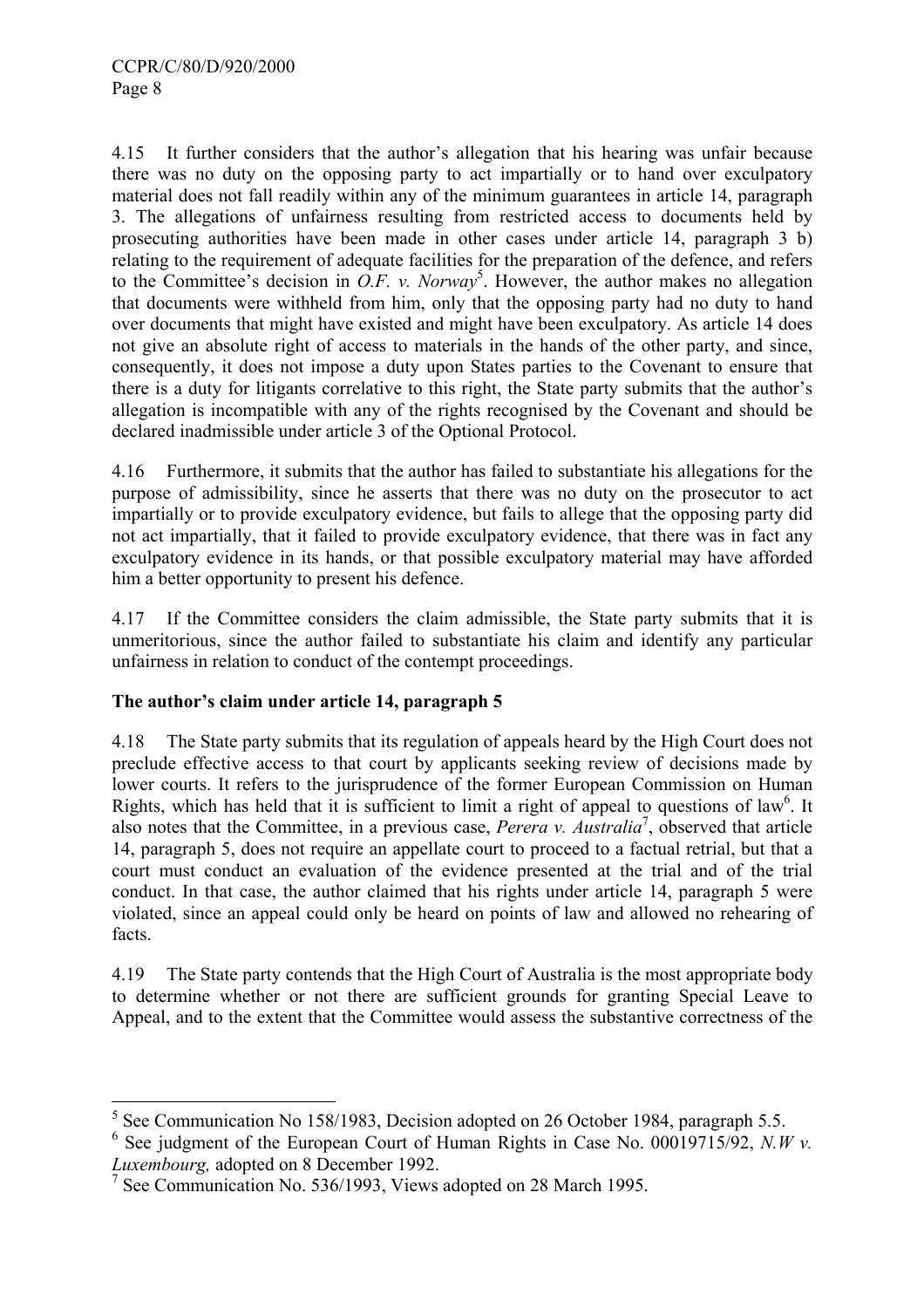High Court decision, it would exceed its functions under the Optional Protocol. The State party invokes the Committee's decision in *Maroufidou v. Sweden*<sup>[8](#page-8-0)</sup>.

4.20 An appeal from an intermediate court shall not be brought unless the High Court grants Special Leave to Appeal. The parties may, in that case, appear and present an oral argument of 20 minutes each, plus a 5 minutes reply by the applicant, and eventual extended time as the High Court deems fit. In considering whether to grant an application for Special Leave to Appeal, the High Court may, according to the Judiciary Act, Section 35A, hear any matters that it considers relevant but shall have regard to:

*"(a) whether the proceedings in which the judgment to which the application relates was pronounced, involve a question of law:* 

*(i) that is of public importance, whether because of its general application or otherwise; or* 

*(ii) in respect of which a decision of the High Court, as the final appellate court, is required to resolve differences of opinion between different courts, or within the one court, as to the state of law; and* 

*(b) whether the interests of the administration of justice, either generally or in the particular case, require consideration by the High Court of the judgment to which the application relates."* 

4.21 The requirement for Special Leave to Appeal was instituted in 1984, partly due to the unmanageable volume of work facing the High Court, and partly due to the fact that appeals as of right to the High Court often involved issues of fact with which it was inappropriate to burden the highest appellate court with.

4.22 The State party contests the admissibility of the author's allegation under article 14, paragraph 5, on the basis that he failed to substantiate his claim and that his claim is incompatible with this provision. It contends that the author had access to the High Court<sup>[9](#page-8-1)</sup> in that he had access to the reasoned judgment of the court from which appeal was sought; he had sufficient time to prepare his appeal; he had access to counsel; and he was entitled to, and did, make submissions to the Court. In respect of the time limit of 20 minutes, the State party notes that this limit is comparable to that allowed for parties to substantive appeals in other jurisdictions, and that, in any case, his counsel could have but did not request an extension of the time limit, and did not even exhaust the 20 minutes.

4.23 It further observes that no issue arises from a limitation of appeals to questions of law, as alleged by the author, because, firstly, the author did not seek to raise any questions requiring consideration of the facts of his case, and secondly, an application for Special Leave to Appeal to the High Court is not exclusively restricted to questions of law, although the fact that no legal questions are raised on an appeal is one factor that may induce the High Court to dismiss an application.

4.24 Finally, the State party submits that the author's claim relating to the second charge of contempt that is the interference with the due administration of justice, should be declared

<span id="page-8-0"></span><sup>&</sup>lt;sup>8</sup> See Communication No. 58/1979, Views adopted on 8 April 1981, paragraph 10.1.

<span id="page-8-1"></span><sup>9</sup> See Communication No. 230/1987, *Henry v. Jamaica*, Views adopted on 1 November 1991.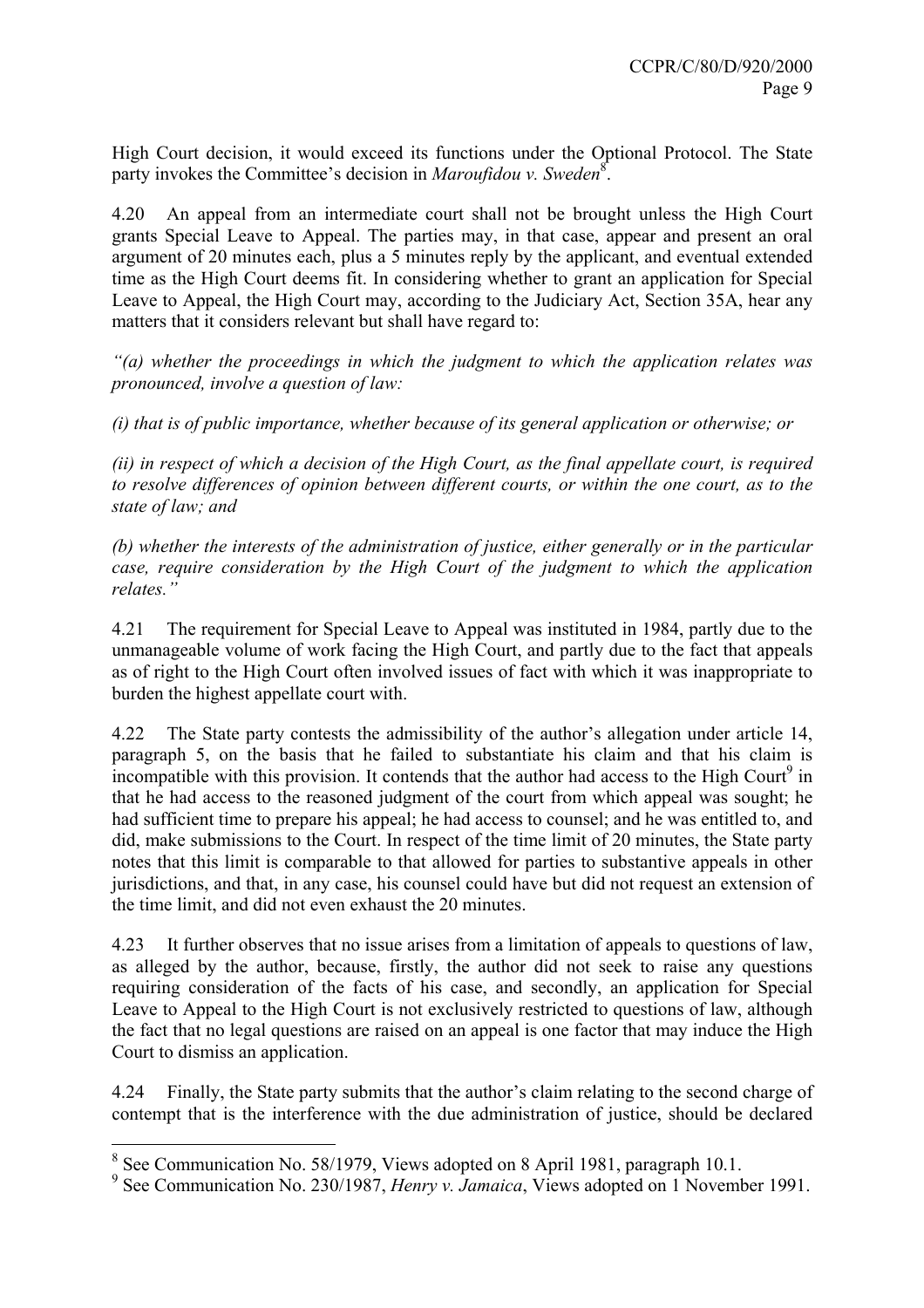$\overline{a}$ 

inadmissible for non-exhaustion of domestic remedies, since he did not seek a review of the Supreme Court's finding on this contempt charge.

## **The author's claim under article 19**

4.25 The State party submits that the law of contempt protects both the right of individuals in proceedings to privacy, and is necessary to maintain public order by ensuring the proper administration of justice. Any interference with the administration of justice or impairment of the capacity of the court to administer impartial justice is therefore a contempt of court and unlawful. It observes the duties and responsibilities these rights carry, and invokes the Committee's jurisprudence in *Ballantyne et al v. Canada* and *Jong-Kyu Sohn v. the Republic of Korea*<sup>10</sup>. Furthermore, it refers to the European Court of Human Rights' relevant practice of the similar article, in 10, paragraph 2 of the European Convention<sup>11</sup>.

4.26 The State party observes that the discovery process is an essential part of the proper administration of justice, in that it allows the truth to be ascertained in litigation. Under domestic law, the High Court of Australia has held that *" In relation to documents produced by one party to another in the course of discovery in proceedings in a court, there is an implied undertaking, springing from the nature of discovery, by each party not to use any document disclosed for any purpose otherwise than in relation to the litigation in which it is disclosed."*

4.27 In respect of the author's reference to the alteration of the English Supreme Court Rules after the "Harman case" in the United Kingdom, which state that *"Any undertaking whether express or implied not to use a document for any purposes other than those of the proceedings in which it is disclosed shall cease to apply to such document after it has been read to or by the court, or referred to, in an open court, unless the court for special reasons has otherwise ordered.",* the State party notes that the Western Australian Supreme Court does not have a similar order. According to the Australian High Court, *"the implied undertaking is subject to the qualifications that once the material is adduced in evidence in court proceedings it becomes part of the public domain unless the court restrains publication of it"*. The State party submits that *"adduced in evidence"* is tendered material held to be admissible and admitted in evidence.

4.28 The State party submits that the author has not submitted sufficient evidence to substantiate his allegations, and that the case should be declared inadmissible under article 2 of the Optional Protocol. The author does not make any specific allegation of a violation of article 19, and does not specify how his conviction for contempt of court relates to any prevention of his exercise of freedom of expression under article 19 or any effect upon him in his capacity as a journalist and a writer.

<span id="page-9-0"></span><sup>&</sup>lt;sup>10</sup> See Communications Nos. 359/1989 and 385/1989, Views adopted on 31 March 1993, paragraph 11.4, and Communication No 518/1992, Decision adopted on 18 March 1994, paragraph 10.4.

<span id="page-9-1"></span><sup>&</sup>lt;sup>11</sup> See judgment of the European Court of Human Rights in Case No. 6538/74, *The Sunday Times v. the United Kingdom*, adopted on 26 April 1979, paragraph 47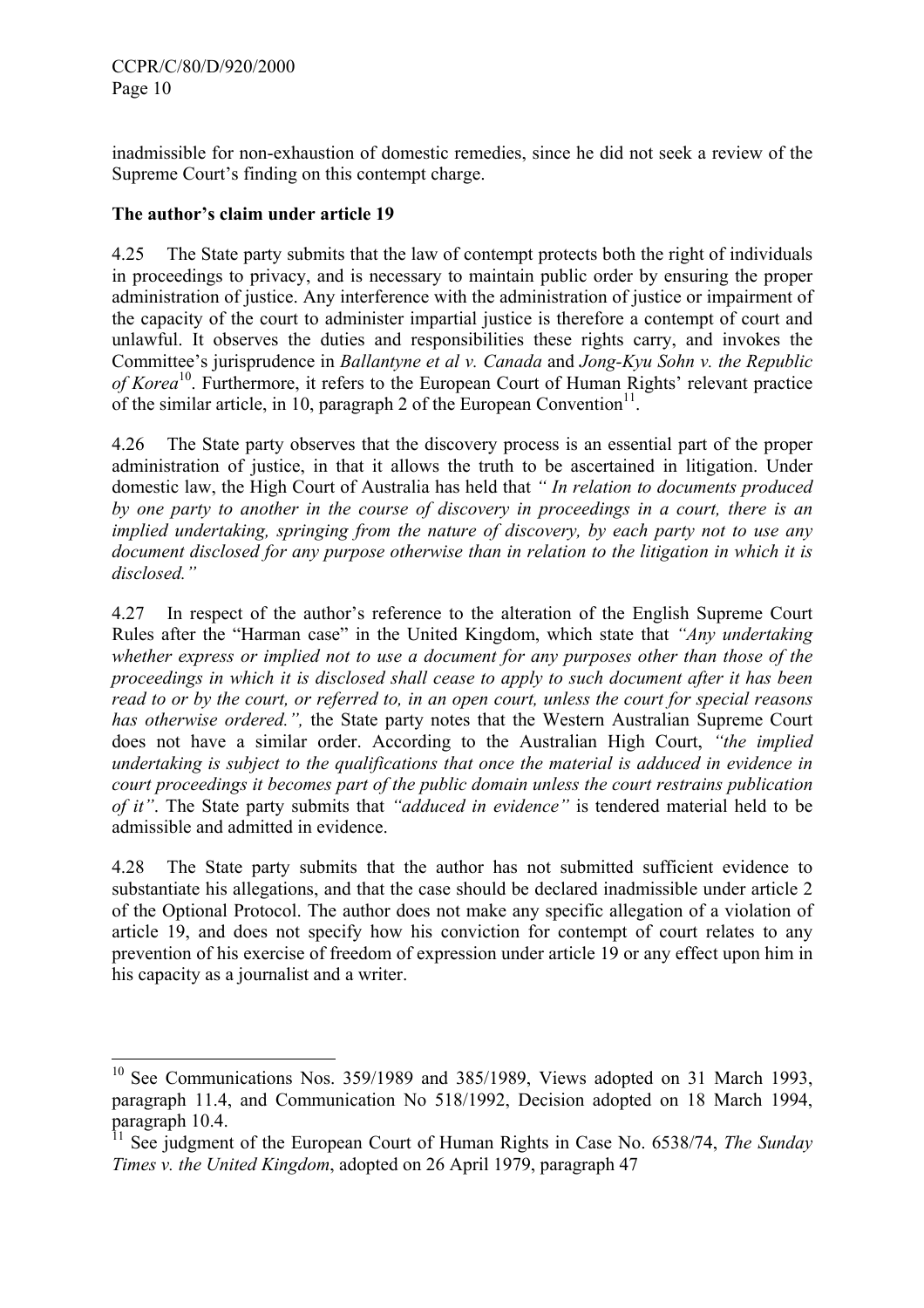4.29 If the Committee were to find this claim admissible, the State party submits that it should be dismissed as unmeritorious, since the law of contempt is a permissible restriction of the right to freedom of expression in that it meets the conditions set out in article 19. The purpose of the law is to ensure that the interference with an individual's private rights brought about by the discovery process, namely the invasion of privacy, is balanced by the requirement to use the documents only for the purpose of the litigation in which it is discovered. Where documents are obtained as a result of the discovery process, the obligation to use them only for the current proceedings is an obligation owed to the court, for the benefit of the parties and the benefit of the public in maintaining a fair and effective system of justice. In determining whether the law of contempt is necessary to protect due administration of justice and the rights of individuals to privacy, due weight is given to the fact that the obligation to restrict the use of material obtained as part of the discovery process is not absolute, and is qualified by (a) the court granting leave for the proposed use or disclosure, (b) the person from whom the information was obtained consenting to the use or disclosure, or (c) the information being admitted into evidence in open court. A conviction for contempt of court will not be found lightly but requires an appropriate balance between the broad right to freedom of expression and the narrow exceptions to it.

4.30 The State party submits that the author knew that the documents were obtained through the discovery process in the action between CEPU and Hamersley, and was responsible for using five of them for purposes other than litigation, thereby breaching the implied undertaking not to disclose their contents. The author asserted, as part of his defence, that the documents had been read out in open court and fell under the qualification to the law of contempt of documents adduced as evidence. But the only reason those documents were referred to in court was that the author and the CEPU applied for leave to adduce documents obtained as a result of the discovery process. However, this application was denied and the documents were not adduced in evidence. Furthermore, when the reference to these documents was made in open court for the purposes of determining the procedural application, they were not read aloud and no party other than the parties to the proceedings was present. Therefore the reference to these documents had no bearing on the validity of the implied undertaking.

4.31 The State party notes the author's argument that implied freedom of political communication under the Australian Constitution overrides the implied undertaking not to use the discovered documents for purposes other than the proceedings in which they were discovered. It contends that the exceptions referred to above also are justified in relation to freedom of political communication.

## **The author's comments**

5.1 In his comments of 28 December 2000, the author submits in respect of his claim that one of the judges was biased against him, that at the time of the Supreme Court hearing, he did not know that this judge was a former member of the law firm representing his adversary on the contempt procedure, nor that he had been appointed to write the lead judgement, and he could not therefore raise the question of bias. He submits that a Full Court will not review the decision of another Full Court, and he could therefore not have raised this claim before the Full Supreme Court of Western Australia. However, bias not having been raised at first instance, there was no other avenue of appeal available, and this point could not be raised in the Special Leave to Appeal application.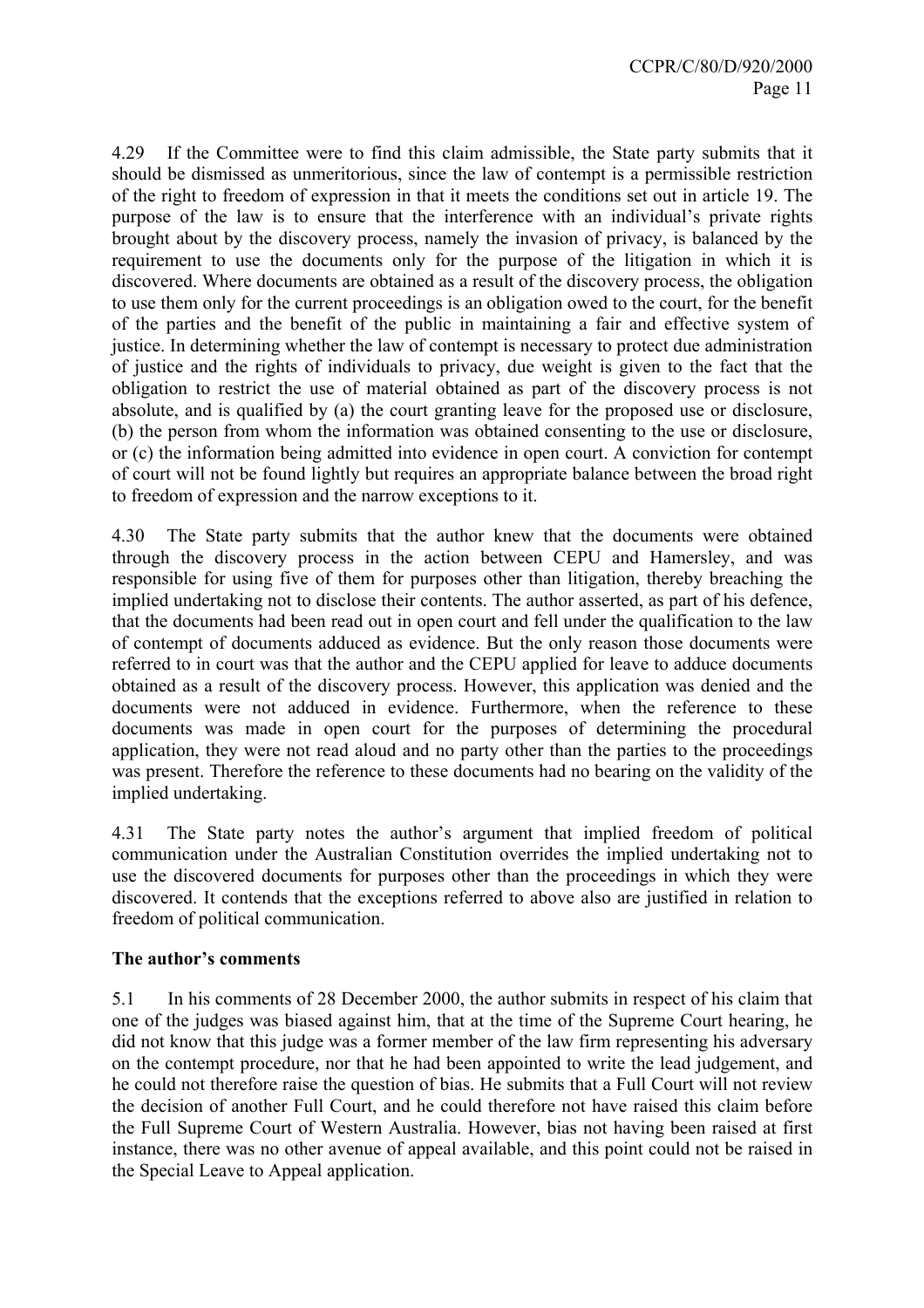5.2 The author contends that the allegedly biased judge still maintains connections with his former law firm, through an investment company owned by partners of the firm.

5.3 With regard to his claim that the prosecutor was partial, the author contests the State party's submission that he has been afforded the benefit of a higher degree of proof, since there was no *viva voce* evidence presented in the High Court and there was no cross examination. He reaffirms that the law firm Freehill, in the contempt proceedings against him acted, as a prosecutor without impartiality. At the time of his submission, an application had been heard in the main action (in which the contempt charges arose) in the Supreme Court to dismiss the plaintiff's action as an abuse of the process, partly on the basis of evidence that Freehill acted as advisors for political and industrial purposes.

5.4 As to the exhaustion of domestic remedies of his claim that the prosecutor was partial, the author contends that the issue of impartial prosecutor only became manifest upon delivery of the Supreme Court judgement, and that it was an inherent part of the Special Leave to Appeal application that the process was unfair. With regard to the State party's contention that the minimum guarantees in article 14, paragraph 3 do not oblige the opposing party to act impartially or to hand over exculpatory material, the author contends that it is the duty of a prosecutor to provide factual and exculpatory evidence, and that it cannot be ascertained that this right was respected insofar as his adversary's counsel acted as prosecutor.

5.5 Concerning the alleged violation of article 14, paragraph 5, the author submits that a conviction for contempt is the only one in Australia where a review by way of appeal is not available at a lower level, so that facts and law are teased out well before a Special Leave application to the High Court. He contends that the High Court did not conduct an evaluation of the evidence presented at the trial; it considered the Special Leave threshold requirements and was limited to such considerations.

5.6 With regard to the State party's submission that he did not exhaust domestic remedies in respect of the conviction for contempt of interference with due administration of justice, the author refers to his Amended Draft Grounds of Appeal, in which grounds Nos. 4, 6 and 7 relate to the contempt of interference with justice, and to the Applicant's Amended Summary, which also refers to this form of contempt. He recalls that further oral submissions relating to the appeal of this contempt were made on his behalf. The High Court did not consider this part of the appeal.

5.7 The author submits that the law of contempt is powerful because it gives to a civil litigant the power and interest of the State, and that it was misused in his case, in order to restrict his right to freedom of expression. The acts for which he was convicted are lawful in other Australian states in matters lying within the jurisdiction of the Australian Federal Court, and when a matter arises in a court in Australia and there is no guidance in law or precedent in Australia, the law and the precedent of the United Kingdom usually is relied upon as guidance. There is no reference at all in the Rules of the Western Australian Supreme Court about discovered documents. Furthermore, in the absence of a submission from counsel, a court will, and usually does, inform itself of such law and precedent so as to arrive at a just decision. The author, therefore, contests the State party's submission that because the Supreme Court of Western Australia does not have a rule similar to the United Kingdom, the pre-Harman law prevails. Neither the United Kingdom rule nor the Australian Federal Court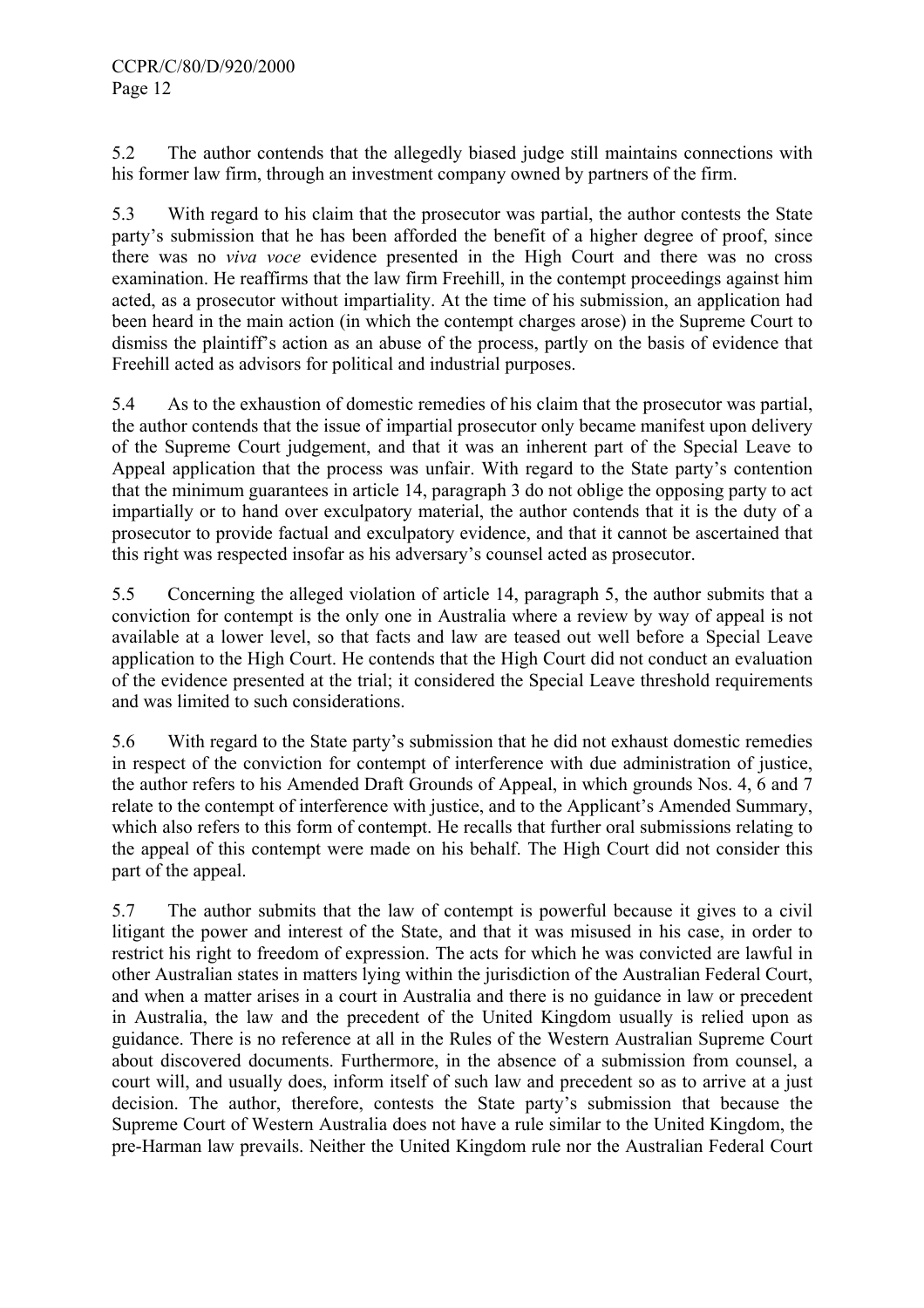Rules contain any reference that the documents must be adduced in evidence in order for an undertaking not to disclose the evidence cease to apply.

5.8 The author submits that in February 1998, Hamersley initiated additional contempt proceedings against him. A trial commenced in June 2000, but was adjourned on an interlocutory point, and was to be continued in February or March 2001. These proceedings, and the probability of a sentence of imprisonment, have silenced him on matters of public interest.

5.9 To the State party's submission that he could have applied to the court for permission to use the documents, the author contends that this point was raised in the contempt hearing. His response was that in the event that he made such an application, and it had been granted, the plaintiff would have appealed the decision and he would not have had access to the documents in one or two years. This would, in his opinion, be incompatible with his understanding as a journalist that the documents were produced in open court without objection, and were quoted verbatim by him from transcripts of those proceedings.

5.10 Finally, the author refers to the application by Harman to the European Court of Human Rights against the United Kingdom concerning the above issue under the law of contempt, which was under consideration by the ECHR when the United Kingdom agreed to enter into a friendly settlement to change the law. Consequently the Rules of the Federal Court of Australia were changed.

## **The State party's comments**

6.1 By note verbale of 15 May 2001, the State party further responded to the author's comments, and withdrew its submission that the author had not exhausted domestic remedies with respect to article 14, paragraph 5, of the Covenant.

6.2 In respect of the author's allegation that he was unaware who the Supreme Court judges were, it submits that yet as soon as he entered the courtroom and saw the alleged biased judge, he could apply for the judge to excuse himself. However he did not raise the question of bias until he lodged his communication to the Committee. In this respect, it also submits that the presiding judges agree on who will write the lead judgment, and that there is no evidence to suggest that the two other judges had not considered the case on its merits and wrote their judgements accordingly.

6.3 In respect of the author's allegation that a Full Court will not review the decision of another Full Court, the State party submits that the Full Court of the Supreme Court of Western Australia, as a superior court of record, has inherent jurisdiction to set aside any order or judgment where there has been a failure to observe an essential requirement of natural justice.

6.4 In respect of the author's reference to the fact that the Justice Anderson was an office holder in an investment company established by Freehill, the State party contends that there is no evidence or claim that this company has a present connection with the judge which would give rise to a suspicion of bias.

6.5 With regard to the author's implied allegation that because the evidence of the contempt trial was by affidavit, there was no opportunity for cross-examination of witnesses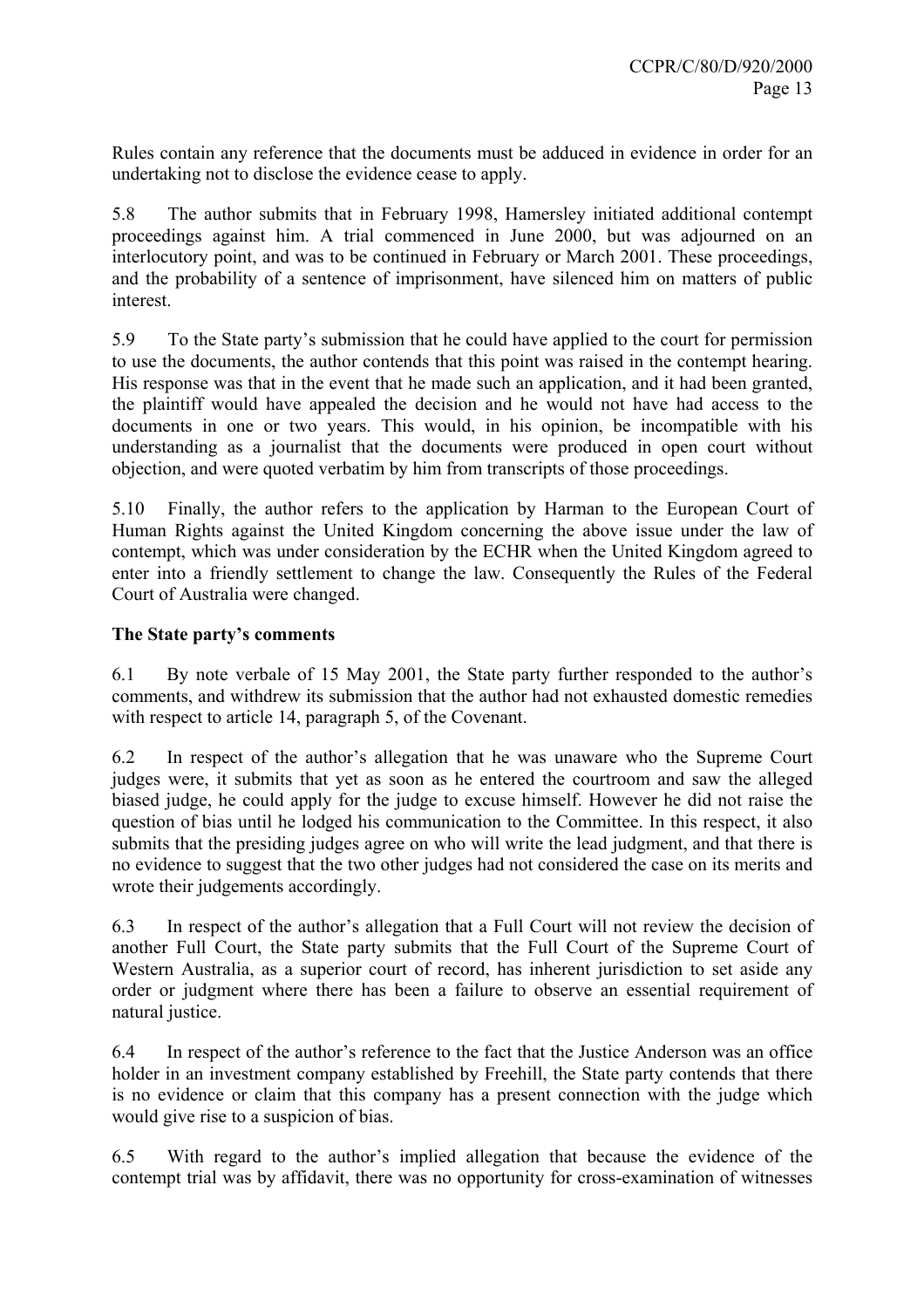or for him to call witnesses in his defence, the State party submits that in contempt of court proceedings, facts are usually placed before the court by affidavit, but either party may, move that the court order the attendance for cross-examination, of the person signing the affidavit. If cross-examination is granted, it will not be limited to the material in the affidavit, but may go to credibility or any issue relevant to the inquiry.

6.6 The State party reiterates that article 14, paragraph 5 does not require a factual retrial, and that the author had an opportunity to make both oral and written submissions in relation to his Special Leave application.

## **The author's further comments**

7.1 In further letters dated 17 July and 30 November 2001, the author further comments on the State party's submission.

7.2 In respect of his claim under article 14, paragraph 5 of the Covenant, he refers to the Judiciary Act, Section 35, which limits appeals to the High Court of Australia at subsection (2): *"An appeal shall not be brought from a judgment, whether final or interlocutory, referred to in subsection (1) unless the High Court gives Special Leave to Appeal."* The criteria for granting Special Leave to Appeal listed in Section 35A of the Act (see paragraph 4.20 above), demonstrate that the avenue of Special Leave to Appeal is not an appeal within the meaning of article 14, paragraph 5 of the Covenant. In this respect, the author refers to a transcript from a case before the High Court of Australia, in which a High Court judge states that the High Court is not a general Court of Appeal, that the judges do not sit to hear any case, and that there are only about 70 cases a year that the High Court can hear, and that these include the most important cases that affect the nation.

7.3 In respect of his claim under article 19, the author contends that by virtue of his conviction for contempt of court, his freedom of expression has been subjected to such restrictions that he can no longer write about public hearings in open court and refer to documents in the public domain, for fear of yet again being in contempt of court.

### **Issues and proceedings before the Committee**

## **Consideration of admissibility**

8.1 Before considering any claim contained in a communication, the Human Rights Committee must, in accordance with rule 87 of its rules of procedure, decide whether or not the communication is admissible under the Optional Protocol to the Covenant.

8.2 The Committee has ascertained that the same matter is not being examined under another procedure of international investigation or settlement for purposes of article 5, paragraph 2 (a) of the Optional Protocol.

8.3 In relation to the alleged violation of article 14, paragraph 1, of the Covenant, in that the author did not have a hearing by an impartial tribunal because one of the Supreme Court judges had previously, as partner of a law firm, conducted extensive defamation litigation against the author, that he was also a former partner of the law firm prosecuting the contempt charge against the author, and that the prosecutor was not required to act impartially or provide exculpatory evidence, the Committee notes that these issues were not raised by the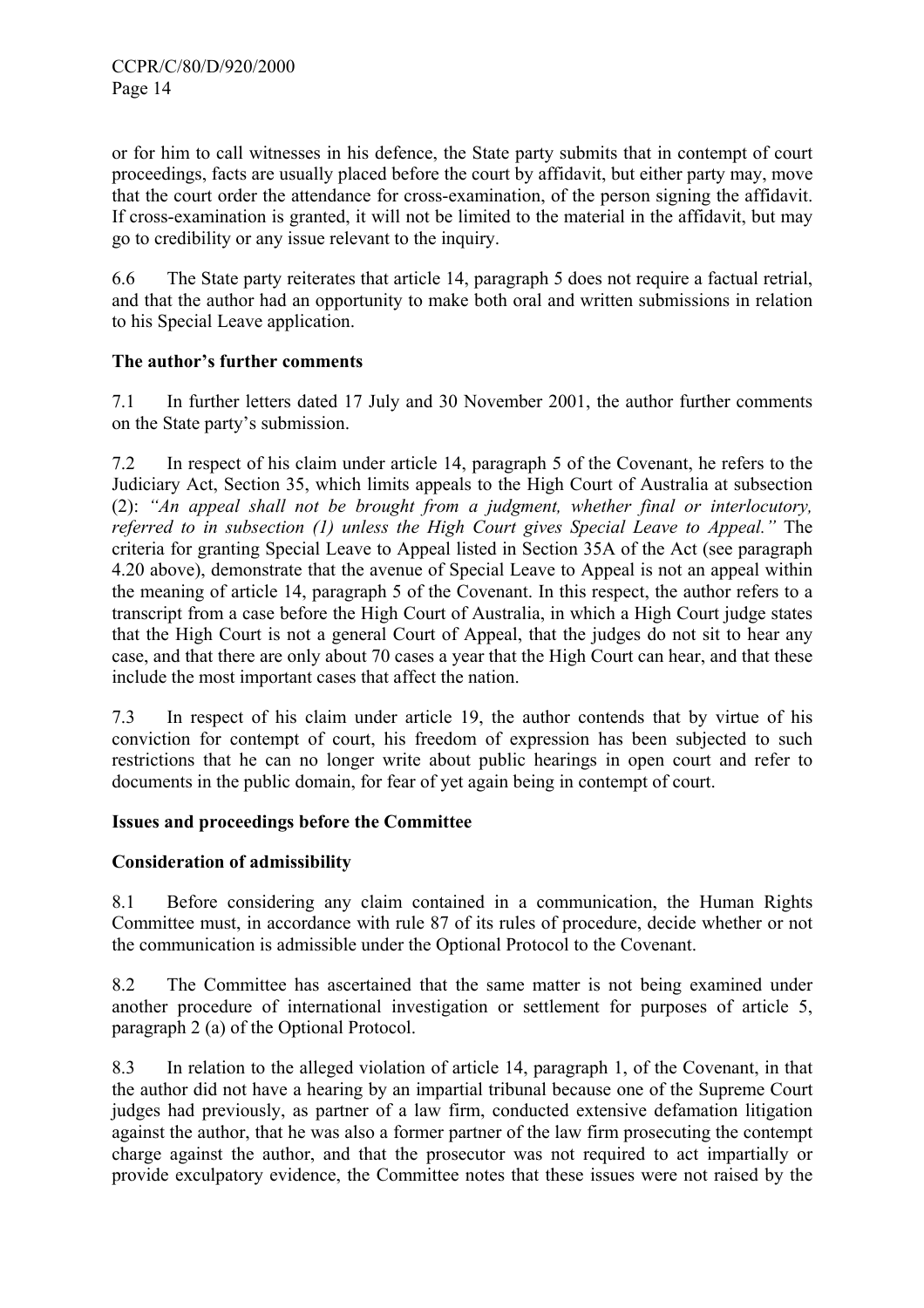defence in the Full Supreme Court of Western Australia, nor in the application for Special Leave to Appeal to the High Court. As to the author's contention that the Full Supreme Court does not review the decision of another Full Court, and that the issue of an impartial tribunal could not be raised in the Special Leave application, the Committee has noted the State party's submission to the contrary, and that the author has submitted no evidence to substantiate his allegation that these remedies were indeed unavailable to him. The Committee notes in particular that, according to the criteria laid down in the Judiciary Act, Section 35A, invoked by the parties, the High Court of Australia may, when considering an application for Special Leave to Appeal, consider any matter that it deems relevant. The author has not demonstrated that the impartiality of the court could not be raised in an application for Special Leave to Appeal. Thus, the Committee considers that domestic remedies with respect to this matter have not been exhausted, and that this part of the communication is inadmissible under article 5, paragraph 2 b) of the Optional Protocol.

8.4With regard to the author's claim under article 14, paragraph 5, in that he could not have his conviction and sentence reviewed fully because the application for Special Leave to Appeal to the High Court, entailed only a limited review, the Committee considers that in fact the author in his Special Leave application raised only certain specific questions of law and did not seek a full review of the conviction by the Full Court of Western Australia. Consequently, the Committee considers that the author has not substantiated, for the purpose of admissibility, his claim that the limited review of his conviction and sentence allowed under his application for Special Leave to Appeal, in the circumstances of his case, amounted to a violation of his right under article 14, paragraph 5. This part of the communication is therefore, inadmissible under article 2 of the Optional Protocol.

8.5 With regard to the author's claim under article 19 of the Covenant, the Committee considers that the author has submitted sufficient arguments to substantiate for purposes of admissibility, that the fact that he was convicted and fined for publishing documents that had previously been referred to in open court, may raise issues under this article.

8.6 The Committee therefore decides that the communication is admissible insofar as it raises issues under article 19 of the Covenant.

## **Consideration of the merits**

9.1 The Human Rights Committee has considered the present communication in the light of all the information made available to it by the parties, as provided in article 5, paragraph 1 of the Optional Protocol.

9.2 With regard to the author's claim under article 19, paragraph 2, that he was convicted and fined for publishing documents that had been referred to in an open court, the Committee recalls that article 19, paragraph 2, guarantees the right to freedom of expression and includes the "*freedom to seek, receive and impart information and ideas of all kinds, regardless of frontiers, either orally, in writing or in print, in the form of art, or through any other media*". It considers that the author, by publishing documents that were referred to in an open court, by virtue of different media, was exercising his right to impart information within the meaning of article 19, paragraph 2.

9.3 The Committee observes that any restriction of the freedom of expression pursuant to paragraph 3 of article 19 must cumulatively meet the following conditions: it must be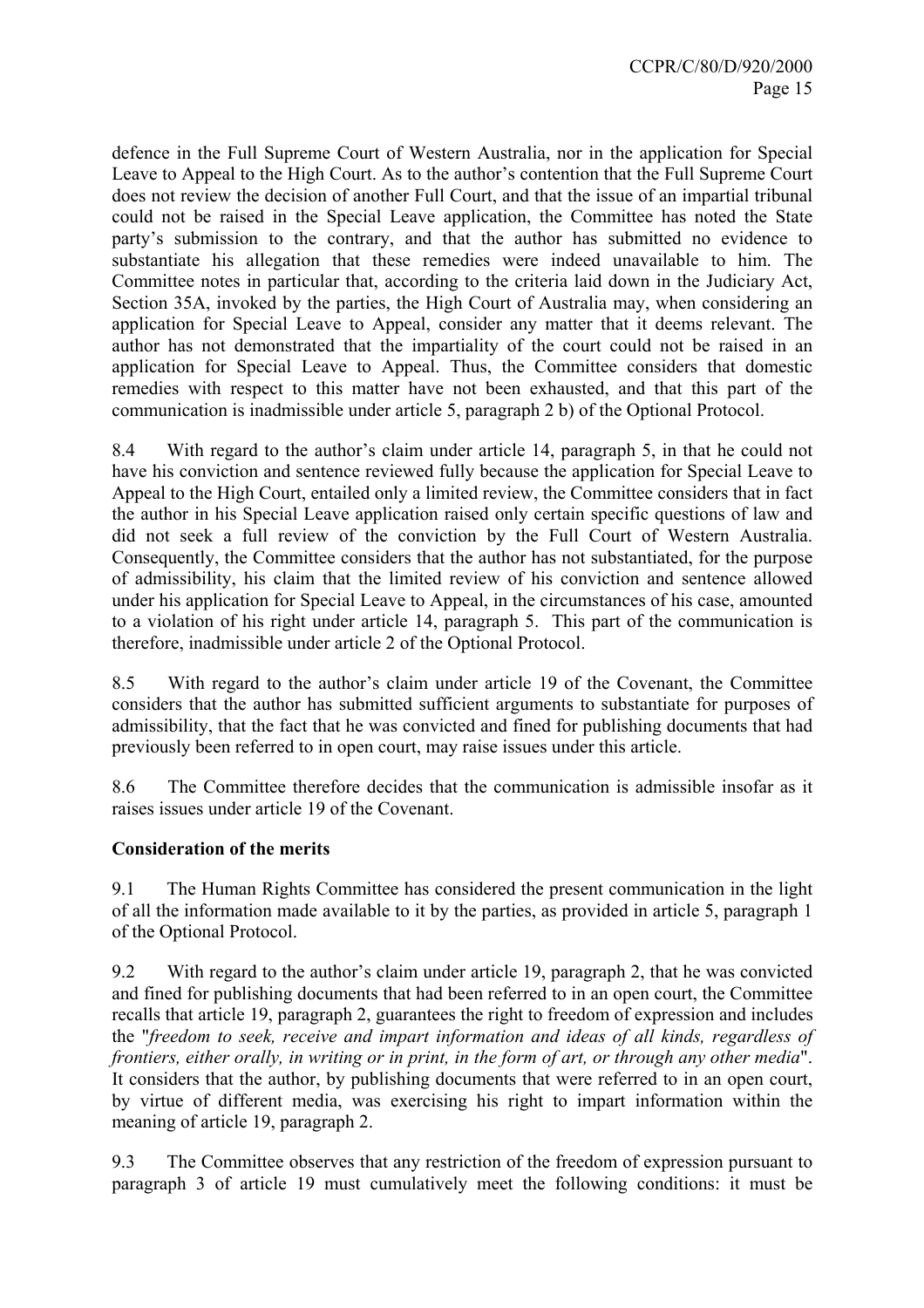provided for by law, it must address one of the aims enumerated in paragraph 3(a) and (b) of article 19, and must be necessary to achieve the legitimate purpose.

9.4 The Committee notes that the institution of contempt of court is an institution provided by law restricting freedom of expression for achieving the aim of protecting the right of confidentiality of a party to the litigation or the integrity of the court or public order. Here in the present case, though the five documents were directed to be discovered on the application of the author and CEPU, they were not allowed to be adduced in evidence with the result that they did not become part of the published record of the case. It may be noted that these five documents were not read aloud in court and their contents were not made known to anyone except the parties to the litigation and their lawyers. There was clearly, in the circumstances, a restriction on the publication of these five documents, implied from the refusal of the court to allow them to be adduced in evidence and not taking them as part of the public record of the case. This restriction was provided by the law of contempt of court and it was necessary for achieving the aim of protecting the rights of, others, i.e. Hamersley, or for the protection of public order (ordre public). The Committee accordingly concludes that the author's conviction for contempt was a permissible restriction of his freedom of expression, in accordance with article 19, paragraph 3, and that there has been no violation of article 19, paragraph 2, of the Covenant.

10. The Human Rights Committee, acting under article 5, paragraph 4, of the Optional Protocol to the International Covenant on Civil and Political Rights, is of the view that the facts before it do not disclose a violation of any of the articles of the International Covenant on Civil and Political Rights.

[Adopted in English, French and Spanish, the English text being the original version. Subsequently to be issued in Arabic, Chinese and Russian as part of the Committee's annual report to the General Assembly.]

-----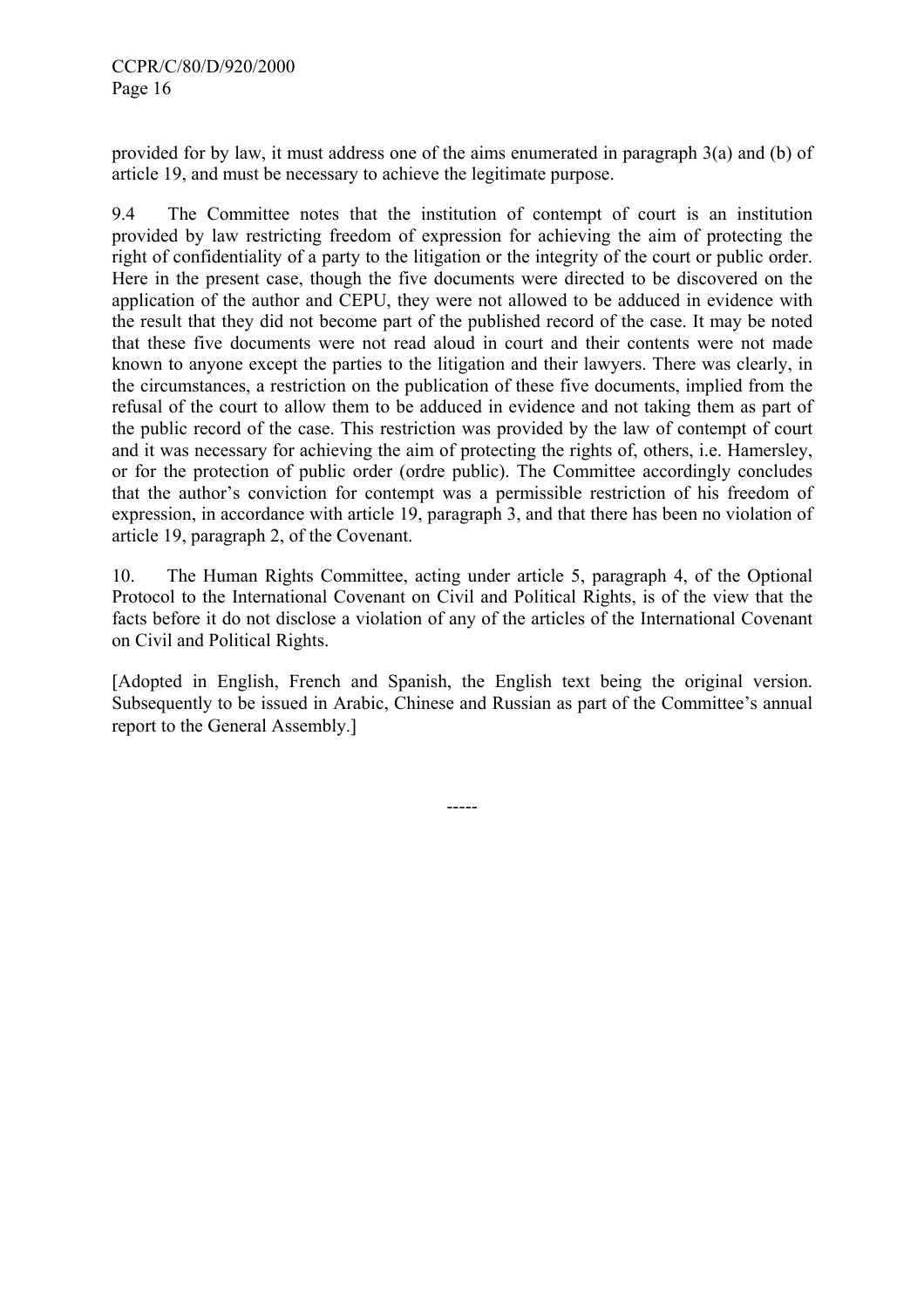## **APPENDIX**

### Individual opinion by Committee member Hipolito solari-yrigoyen (dissenting)

My dissenting views on this communication are substantiated below:

8.4 With regard to the author's claim under article 14, paragraph 5, of the Covenant that he could not have his conviction and sentence reviewed because the High Court had not granted him Special Leave to Appeal, and because the application for Special Leave to Appeal does not amount to a full appeal, the Committee observes, first, that the State party does not dispute that the author has exhausted domestic remedies or that the remedies in respect of this claim have been exhausted. It further observes that the author has duly substantiated his application for Special Leave to Appeal and to obtain a full review of his conviction. The Committee considers, therefore, that the author has sufficiently substantiated, for the purposes of admissibility, his claim that the limited review of his conviction and sentence under the procedure of application for Special Leave to Appeal may raise issues under article 14, paragraph 5, of the Covenant. Thus, this part of the communication is admissible.

### *Consideration of the issue as to the merits* (violation of article 14, paragraph 5)

9.2 With regard to the author's claim under article 14, paragraph 5, of the Covenant, the Committee notes the State party's argument that, to the extent that the Committee would assess the substantive correctness of the decision of the High Court, it would exceed its functions under the Optional Protocol. However, it is the Committee's duty to verify whether, under the procedure of an application for Special Leave to Appeal to the High Court, the author was afforded the possibility to have his conviction and sentence reviewed in accordance with article 14, paragraph 5, of the Covenant.

9.3 The Committee observes that, in accordance with the Judiciary Act, Section 35A, the grounds on which the High Court may hear any matters that it considers relevant shall have regard to questions of law, public importance, differences of opinion between courts as to the state of law, or whether the interests of the administration of justice require consideration by the High Court of the judgement to which the application relates. The State Party has also referred to the jurisprudence of the former European Commission of Human Rights, which held that it is sufficient to restrict the right of appeal to questions of law and affirms that, while leave to appeal to the High Court is not limited to questions of law, the fact that issues of this kind are not raised in an appeal is a factor that may lead the Court to reject an appeal. Furthermore, the State party indicates that the requirement for Special Leave to Appeal was instituted in 1984, due to the unmanageable volume of work facing the High Court and to the fact that appeals often involved issues of fact with which it was inappropriate to burden the highest appellate court.

 The Committee recalls its jurisprudence in *Lumley v Jamaica* and *Rogerson v Australia*  that, while on the basis of article 14, paragraph  $\tilde{5}$ , every convicted person has the right to have his conviction and sentence reviewed by a higher tribunal according to law, a legal system that does not allow for an automatic right to appeal may still be in conformity with article 14, paragraph 5, as long as the examination of an application for leave to appeal entails a full review, that is, both on the basis of the evidence and of the law, of conviction and sentence, and as long as the procedure allows for due consideration of the nature of the case. Thus, the question before the Committee in the case under consideration is whether the Special Leave for Appeal procedure before the High Court of Australia allows for such a full review of the conviction and sentence.